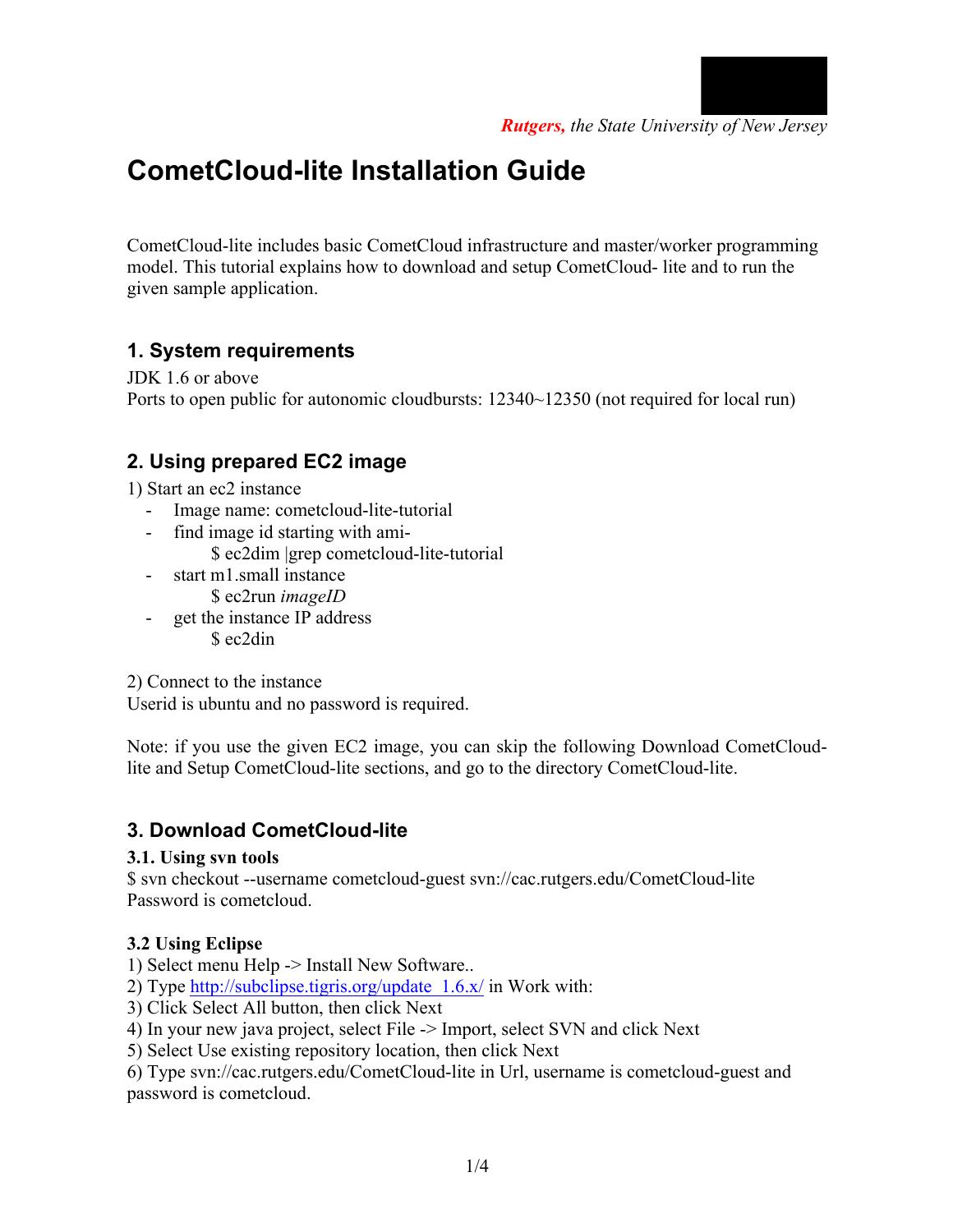

*Rutgers, the State University of New Jersey*

7) Select src directory then finish.

#### **3.3 Using Netbeans**

1) Select menu Team -> Subversion and follow the directions to install Subversion.

2) After installing Subversion, restart Netbeans.

3) Select menu Team -> Subversion -> checkout

4) Type svn://cac.rutgers.edu/CometCloud-lite in Repository Url

5) Type cometcloud-guest in user and cometcloud in password.

6) In your new java project, set src in the downloaded CometCloud-lite to your source directory.

## **4. Setup CometCloud-lite**

Example configuration files are located in CometCloud-lite/simple\_run. \$ cp CometCloud-lite/simple\_run/\* *your\_working\_directory*

1) java CLASSPATH Include all jar files from lib directory into java CLASSPATH

2) nodeFile *nodeAddress:number\_of\_processes*

The process will be a master or a worker based on the role description in exceptionFile.

Example) localhost:2

3) portFile

List of port numbers that masters or workers will use. This should have larger port numbers than the number of processes running on a single node.

4) exceptionFile *nodeAddress:port\_number* comet.NodeType=*process\_role*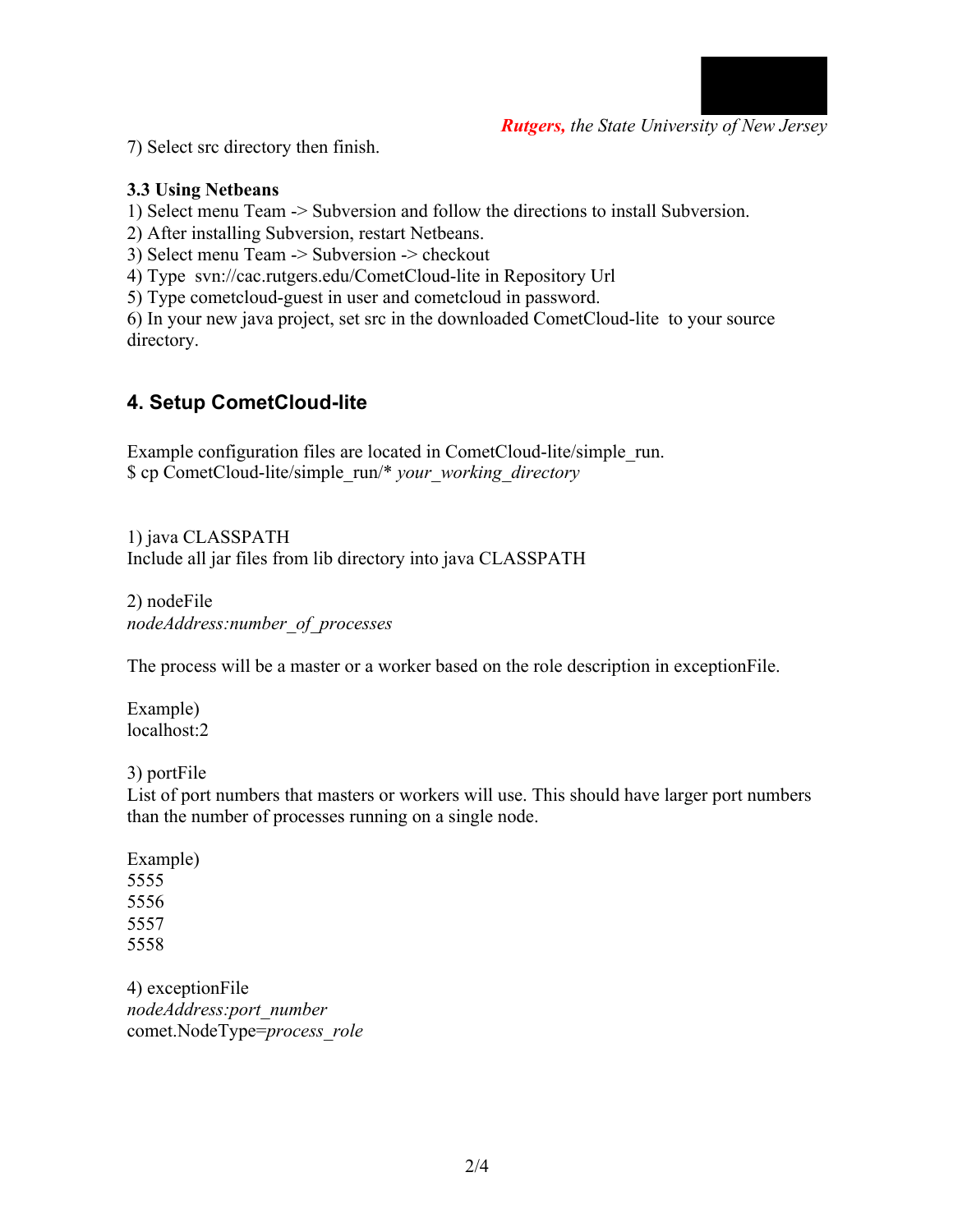

#### *Rutgers, the State University of New Jersey*

If you don't describe roles here, it will become a worker as a default. Process roles are MASTER|WORKER|REQUEST\_HANDLER. The request handler is to pick up tasks from the Comet space for isolated workers. Further details are in section 6.

Example) localhost:5555 comet.NodeType=MASTER

This setup will run a master on localhost port 5555 and workers for others. In the above example, localhost port 5556 will become a worker.

## **5. Run matrix multiplication using secure workers in Master/Worker**

1) Start overlay control server. The overlay control server will receive messages to run masters or workers.

\$ ./startOverlayServer.sh or \$ java -cp \$CLASSPATH tassl.automate.overlay.OverlayControlServer 4444

2) Start the application starter. This will start comet starter so as to run local and remote peers based on their roles.

\$ ./startMatrix.sh

or

\$ java -cp \$CLASSPATH tassl.automate.application.MatrixMultiplication.MatrixStarter nodeFile nodeFile -portFile portFile -exceptionFile exceptionFile -propertyFile chord.properties -propertyFile squid.properties -propertyFile comet.properties -propertyFile matrix\_multiplication.properties

Note: when you run a large number of tasks and see the lack of JVM memory, increase java memory using –Xms or –Xmx.

## **6. Run matrix multiplication using isolated (unsecured) workers**

1) Setup one or more request handlers in exceptionFile. Please refer exceptionFile.isolate. localhost:5555 comet.NodeType=MASTER localhost:5556 comet.NodeType=REQUEST\_HANDLER

Now a master will run on localhost port 5555 and a request handler on localhost port 5556. Note that no secure worker runs.

2) Edit RequestHandlerList